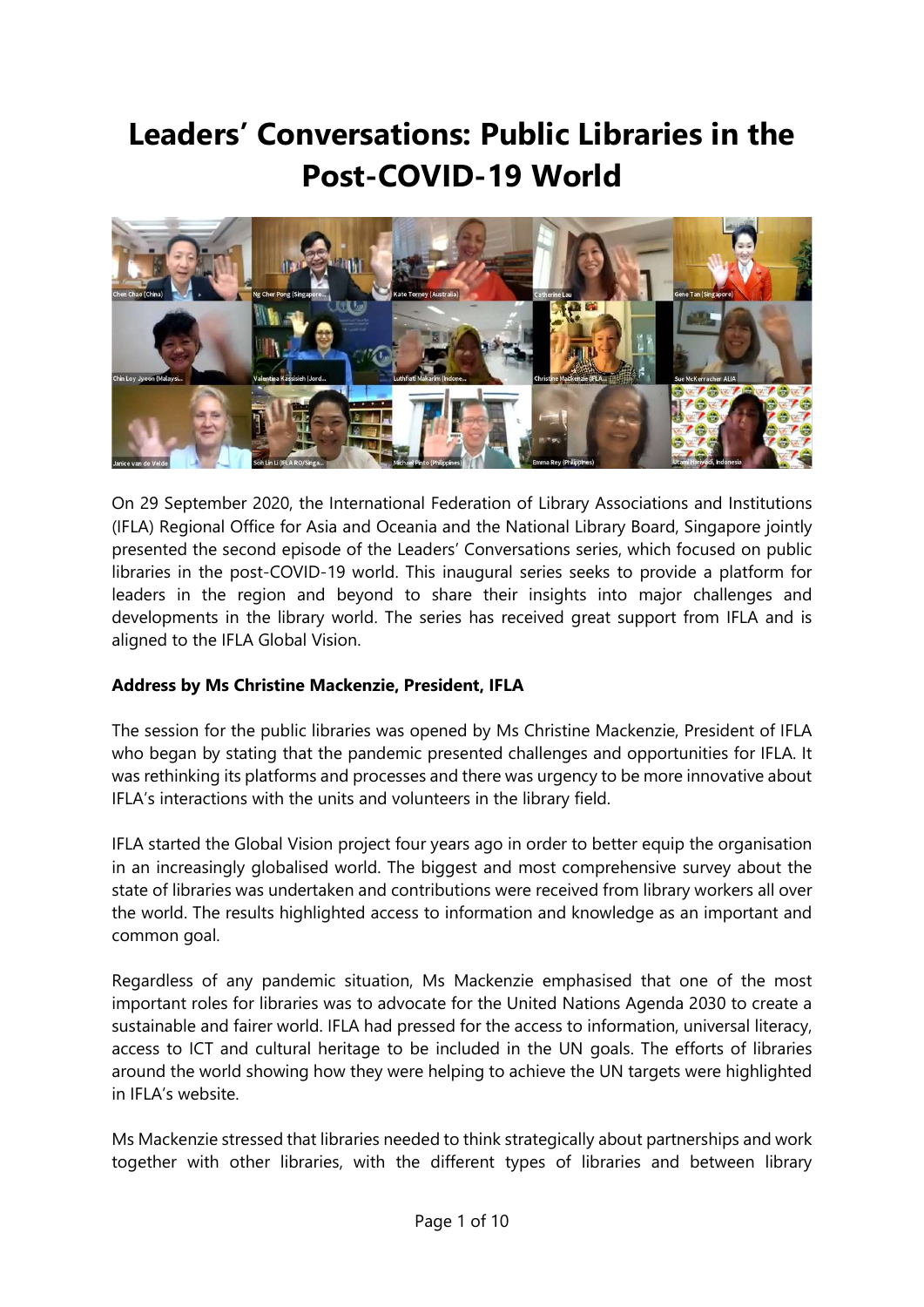associations. In addition, libraries should forge partnerships with like-minded organisations that have the same goals and values. She hoped that the Leaders' Conversations would lead to more collaboration opportunities and strengthening of ties. She expected common themes to surface in the session, which would indicate that everyone was united in common views and goals.

# Presentation by Ms Kate Torney, Chief Executive Officer, State Library of Victoria (SLV)

Ms Kate Torney shared that SLV adapted swiftly to the changes and the new technology had now become the norm. Even before the pandemic, SLV had made a collective investment in digitising its resources and was helping communities to thrive. The library closures demonstrated how critical library services were to the community.

Ms Torney recalled a lecture on disaster recovery by Professor Daniel Aldrich from Boston's North-eastern University. He had discovered that strong social capital and community connection was the common factor that helped with quicker recovery in these disasteraffected communities.

The library was well placed to understand who would be hit hardest in their community and well equipped to provide aid. Libraries had already been tackling issues such as assistance with employment searches and setting up businesses, social isolation, bridging the digital divide and more. SLV moved quickly to bring library services to the homes of their users and managed to even reach patrons who had never visited the library. This was done through promoting ebooks and resources, online storytelling, online talks and bibliotherapy.

By keeping the community connected, supported and engaged, the library signalled that the community was at the core, and recovery could then begin from the grassroots. These values were reflected in the Libraries Change Lives campaign, a state-wide initiative launched by Public Libraries Victoria and SLV. The goal was to communicate the importance of celebrating libraries and appeal to those who considered the library an important part of their lives to provide active support.

Besides building social capital with the surrounding community, the library staff worked on building their own social capital within the organisation. The ability to pivot to the digital platform ensured that staff kept in touch and helped one another. The response to their work helped them to appreciate the value of caring for those around them, and their position in the library gave them the tools and purpose to do so.

# Presentation by Mr Chen Chao, Director, Shanghai Library (SL)

Mr Chen Chao revealed three key insights gleaned by SL from the pandemic experience. First, there was a need to strengthen the continuous innovation of digital services. Almost all libraries had basic online capabilities in cyberspace. However, SL realised that its current digital service matrix lacked strategic coordination, and neither the service content nor the promotion method had the core capability of iterative and continuous innovation.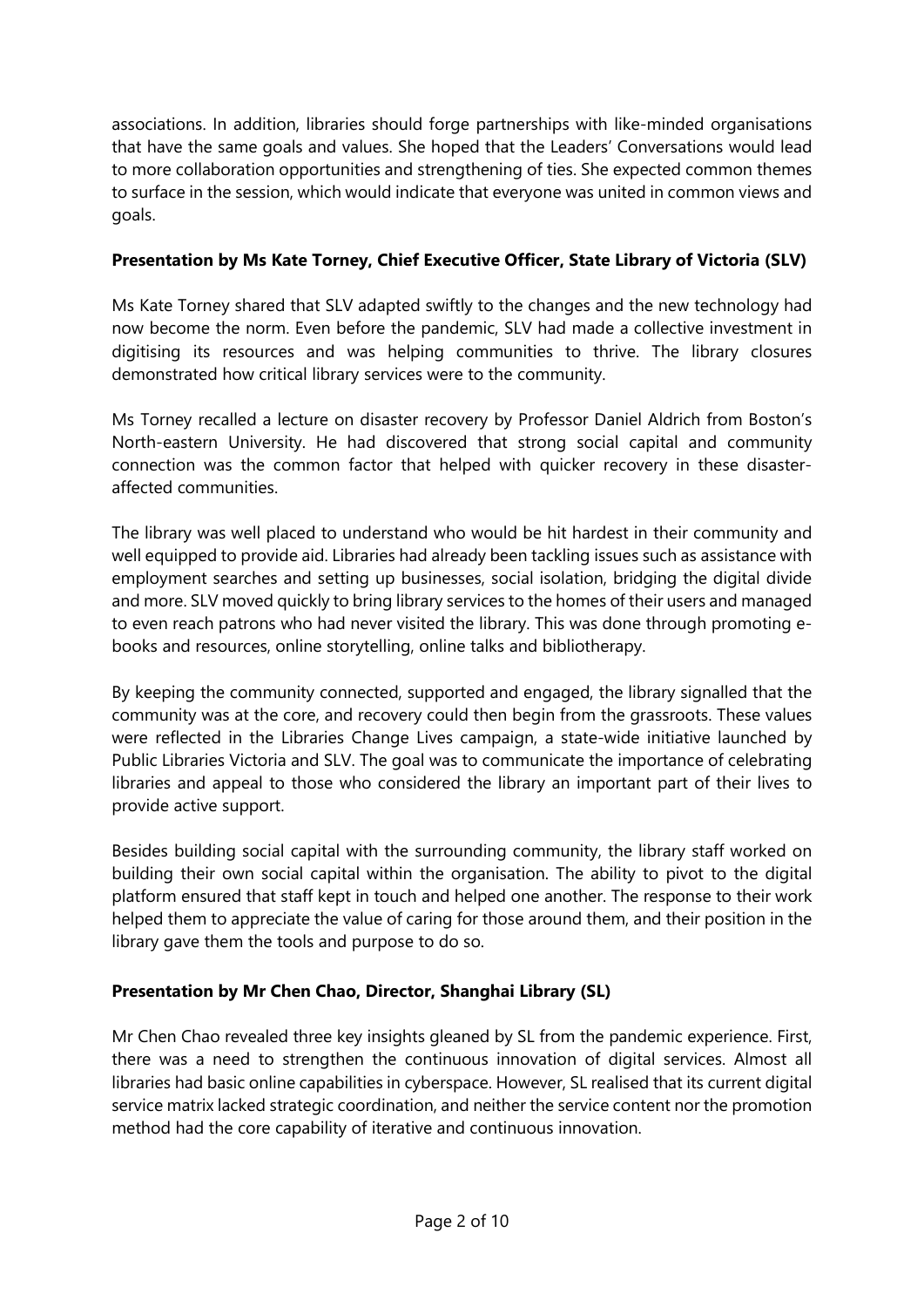Second, SL realised that while it had a foundation of knowledge services, it needed to cultivate a core competence in knowledge services and a mature knowledge service paradigm. Mr Chen Chao elaborated on how SL took advantage of its information research expertise to write articles, support decision makers and counter an information epidemic of rumours and lies.

Third, while libraries had begun to explore smart services, it was necessary to consolidate the goal of transforming to Smart Hybrid Libraries (SHL). In the process of gradual reopening, SL quickly developed an online reservation system and explored the method of admission control using reader cards and Health Codes but could not achieve optimal results in this reservation management. SL realised that the experiments with mobile and intelligent services that it had carried out in recent years were inadequate. At present, the construction of a Smart Hybrid Library was their next goal. The realisation of smart services in physical space and cyberspace

should be the core feature of SHL. A Cyber Physical System (CPS) would become the key technology behind a SHL.

In the post-epidemic era, SL planned to take the opportunity to fully implement their 3i (intelligence, inclusiveness, interconnection) transformation strategy. In actively building a SHL that focuses on both online and onsite services, as well as integrating research and services, Mr Chen Chao hoped to redefine SL for the future.



#### Presentation by Ms Luthfiati Makarim, Member, Indonesian Library Association (ILA)

Ms Luthfati Makarim provided a background on Indonesia's COVID-19 experience and the ILA's strategic plans for the post-pandemic situation. While it was important that the libraries were able to continue to provide services, the health and safety of librarians and users were a top priority too. As library services were increasingly sought after by the public during the pandemic, the principle in the disruption era was to turn the challenges faced into opportunities. The importance of the role of the librarian had grown.

The strategic plans for the post pandemic scenario centred on the following:

- a. Responding quickly to provide better and suitable services based on analysis of public information needs and demands.
- b. Continuously improving and innovating on knowledge sharing and information dissemination initiatives.
- c. Optimization of communication and information technology.

To implement these strategies, ILA was working on improving the agility of its operational, human resource, finance and media communication management. It was also important to value speed, accuracy, leadership, target setting, innovation and creativity.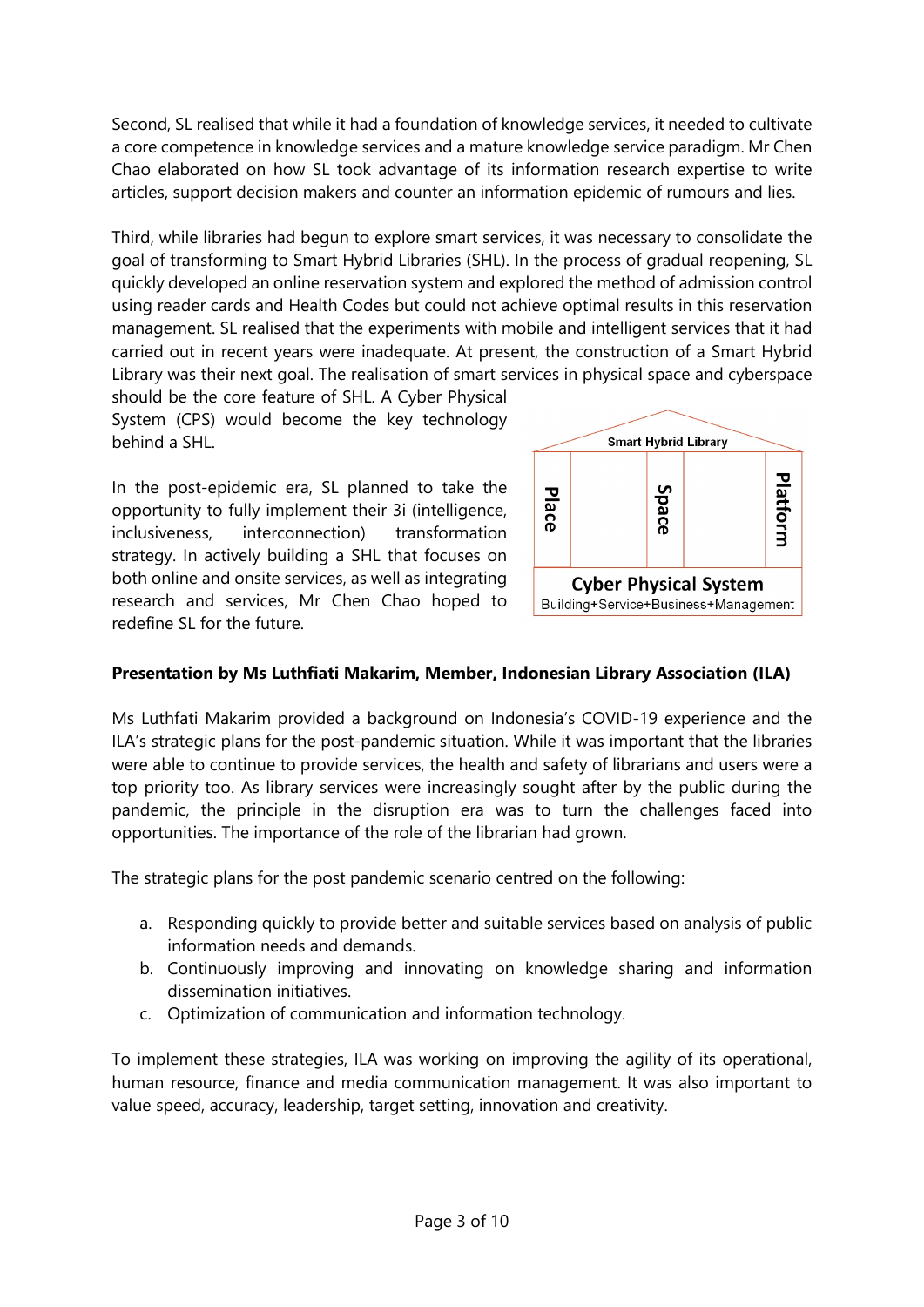Despite the COVID-19 outbreak, ILA was able to celebrate Indonesian Librarian Day and hold the 47<sup>th</sup> Anniversary Celebration of ILA. Capacity building efforts for librarians via online workshops and webinars were sustained.

#### Presentation by Ms Valentina Kassisieh, Chief Executive Officer, Abdul Hameed Shoman Foundation (AHSF)

Ms Valentina Kassisieh introduced the AHSF as not just a library, but an organisation that provides many different activities. The Abdul Hameed Shoman Public Library (AHSFL) was established in 1986 and the Knowledge Path Children & Youths Library was launched in 2013. With COVID-19, AHSFL drove its efforts into going digital and making knowledge accessible to through the following:

- a. Establishing an online platform for e-books and audio books.
- b. Providing free subscriptions to an Arabic reading platform.
- c. Extending the lending time online.
- d. Providing temporary free memberships that allow access to databases and e-library.
- e. Supporting researchers and students by sending them articles and studies on subjects that are of interest to them.
- f. Storytelling for children shifted to online readings using minimal resources.
- g. Library teams were able to perform and deliver services such as customer service, updating of databases, book lending etc. to patrons online.

AHSFL marketing campaigns now focused on promoting digital resources and creating a human-centric approach to introduce the library. A lot of resources and effort went into building awareness of their E-Library as the children were not familiar with ebooks and audiobooks. The online engagement was successful as their patrons responded with messages of encouragement and appreciation on their social media sites.

In Jordan, the reopening of libraries was not a priority with the government's attention trained on economic sectors. In response, AHSFL took the following measures:

- a. Lobbied for government understanding of the importance of libraries.
- b. Advocated over all media channels for the necessity of reopening libraries.
- c. Influenced public opinion to call for libraries to reopen.
- d. Established and shared formal reopening guidelines with the government.

Eventually, AHSFL was granted approval to reopen. Upon reopening, AHSFL adapted to a hybrid model of programmes, which meant that the sessions were screened online, and only a limited capacity of patrons could attend the session onsite. Online parenting courses were introduced. Other programmes included online storytelling, online book launches, online poetry reading and hybrid book discussions.

In order to build resilience and relevance of the libraries, AHSFL worked on the following areas:

- a. Responding to COVID-19 updates and hot-spots.
- b. Perfecting a hybrid model for delivering programmes and services.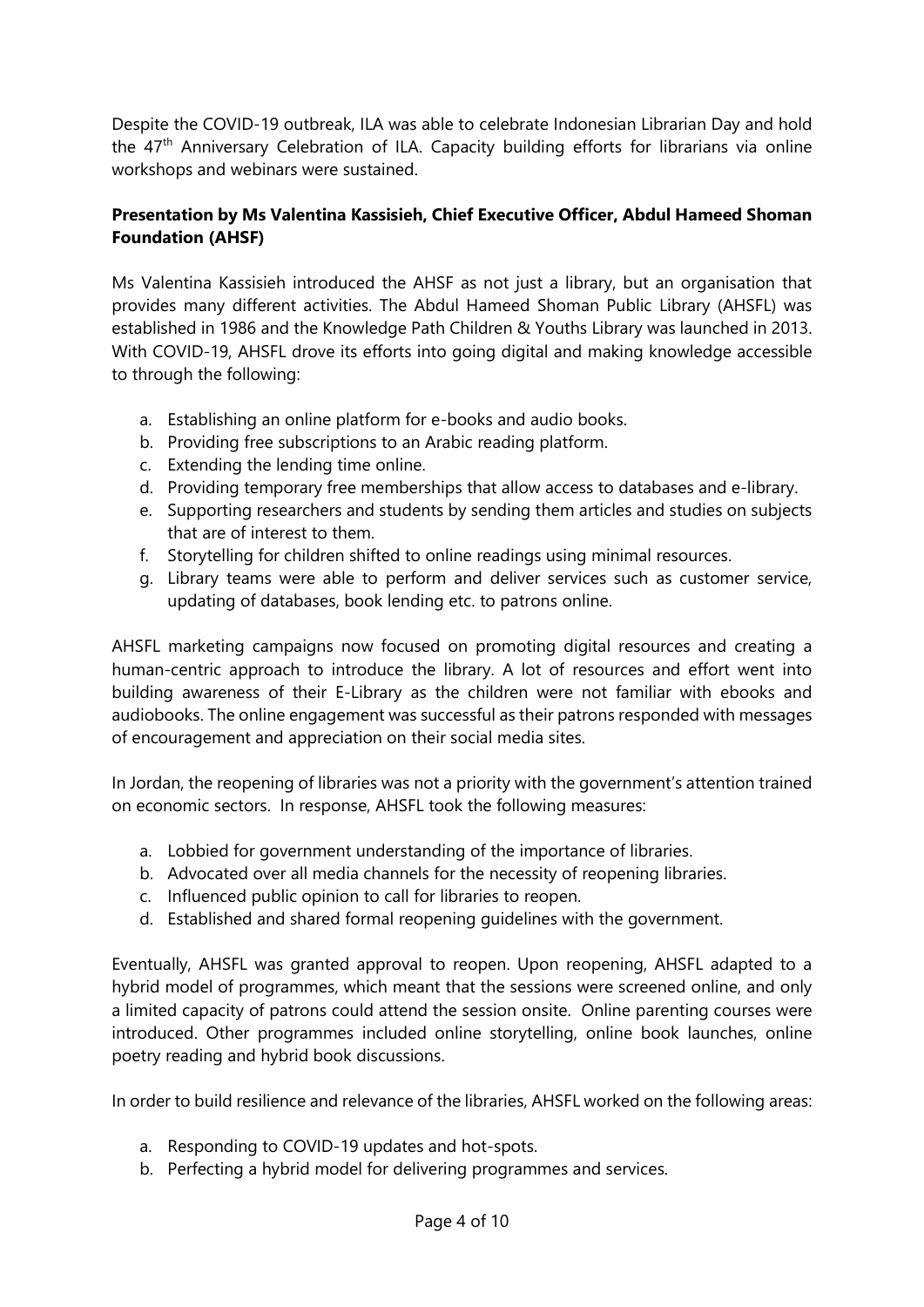- c. Ensuring continuous book delivery.
- d. Signing agreements with publishers and hosting authors to ensure copyright issues were observed.
- e. Work with TV companies to broadcast library activities on their online platforms and TV stations.
- f. Increasing their digital resources and online services.
- g. Offering online tutoring for children and workshops for students, youth and parents.
- h. Hosting officials to discuss health and economy boosting measures.
- i. Running online competitions to encourage reading.

Ms Kassisieh strongly advocated for the importance and relevance of libraries especially during a crisis. It was a resource for free and reliable information with the expertise of the librarians on hand. Human interaction was an important part of the national and regional culture, and individuals were constantly engaged with the community. She shared one of their taglines - 'You are never alone when there's a library close to you!', and that this was particularly relevant during these difficult times.



# Presentation by Mr Michael A. Pinto, Immediate Past President, Philippines Librarians Association, Inc (PLAI)

An online survey conducted by the PLAI on the status of Public Libraries during the pandemic had revealed that for libraries that were partially open, online services grew to be the most important service that was offered to the public, aside from reference and circulation services. Many library staff were also redeployed as volunteers and front liners to assist with the relief efforts, which included:

- a. Repacking relief goods (food and cash assistance).
- b. Distributing relief goods to the community and front liners.
- c. Assisting at COVID-19 facilities.
- d. Validators for the Social Amelioration Program.
- e. Issuing travel passes.

For librarians who continued to provide library services, they focused their efforts on:

- a. Collection inventory
- b. Technical processing of library materials
- c. Online document delivery
- d. Research about COVID-19
- e. Reference service
- f. Online tutorials and storytelling

Libraries faced the challenges of a lack of funding and resources, slow internet connection, lack of technical knowledge among library staff and a rise in COVID-19 cases. Mr Pinto opined that the public libraries would have to address various needs in order to provide satisfactory digital library services. Firstly, the need to build the infrastructure and facilities required to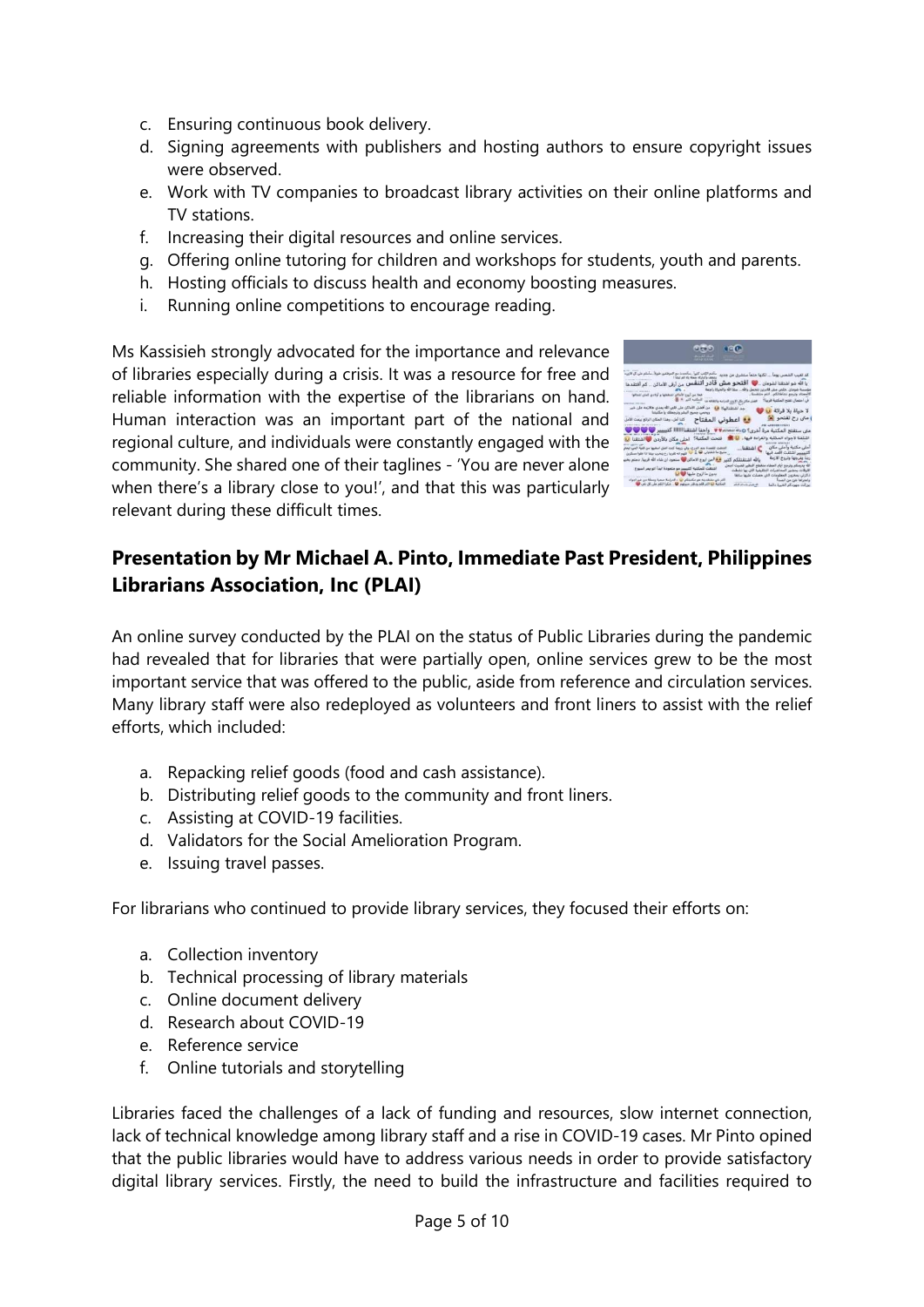support such a system. Secondly, the need to retool their manpower and train them to be digital service providers. Next, they required better internet connectivity. In some parts of the Philippines, internet connection was still poor. Lastly, they needed a plan to maintain the sustainability of the system. As most libraries relied mainly on print materials and not digital, the presence of physical libraries in the Philippines was still very important.

Unfortunately, the local governments did not regard the library as a high priority. In order to secure funding and reiterate their relevance to the stakeholders, the public libraries needed to ensure that their services were recognised by their political leaders and have them realise the value of libraries to the community. They would have to introduce more innovative and creative services and connect strongly with the community.



Services had also been provided to communities at risk. The Library Virtual Reference Assistance (L-ViRA) provides a virtual reference service where patrons can message the library and ask for assistance. The Hatid Pag-Asa sa Pagbabasa (Giving Hope Through Reading) Project provided reading material to COVID-19 patients so that they can continue to learn while recuperating in the hospital. Book donations had been made to

schools to use as additional references as many schools adapted to home-based learning. There were also online storytelling sessions using Facebook Live and a platform in which patrons could apply for online government services.

#### Presentation by Mr Ng Cher Pong, Chief Executive Officer, National Library Board, Singapore (NLB)

Mr Ng Cher Pong identified two considerations which NLB had when preparing for the future. The first was how the libraries should respond to national challenges and identify areas where we could provide meaningful contributions. The second was how our services could adjust to the changes in patrons' expectations and behaviours.

He also touched on the Libraries and Archives Plan 2021-2025, which was NLB's strategic plan for the next five years and elaborated on the four "beyonds"



for libraries. The first was to move beyond reading to facilitate learning as one pursues lifelong learning and prepares for newly created jobs in these times of transformation and disruption. The second was to move beyond books to curating programmes and supporting different modes in which reading and learning take place. The third was to move beyond collecting experiences to engaging Singaporeans. NLB's "Documenting COVID-19 in Singapore" public call, for instance, engages members of the public to collect and preserve their memories together. Finally, to move beyond physical to omni-channel modalities by integrating NLB's digital offerings seamlessly with its physical collections and programmes.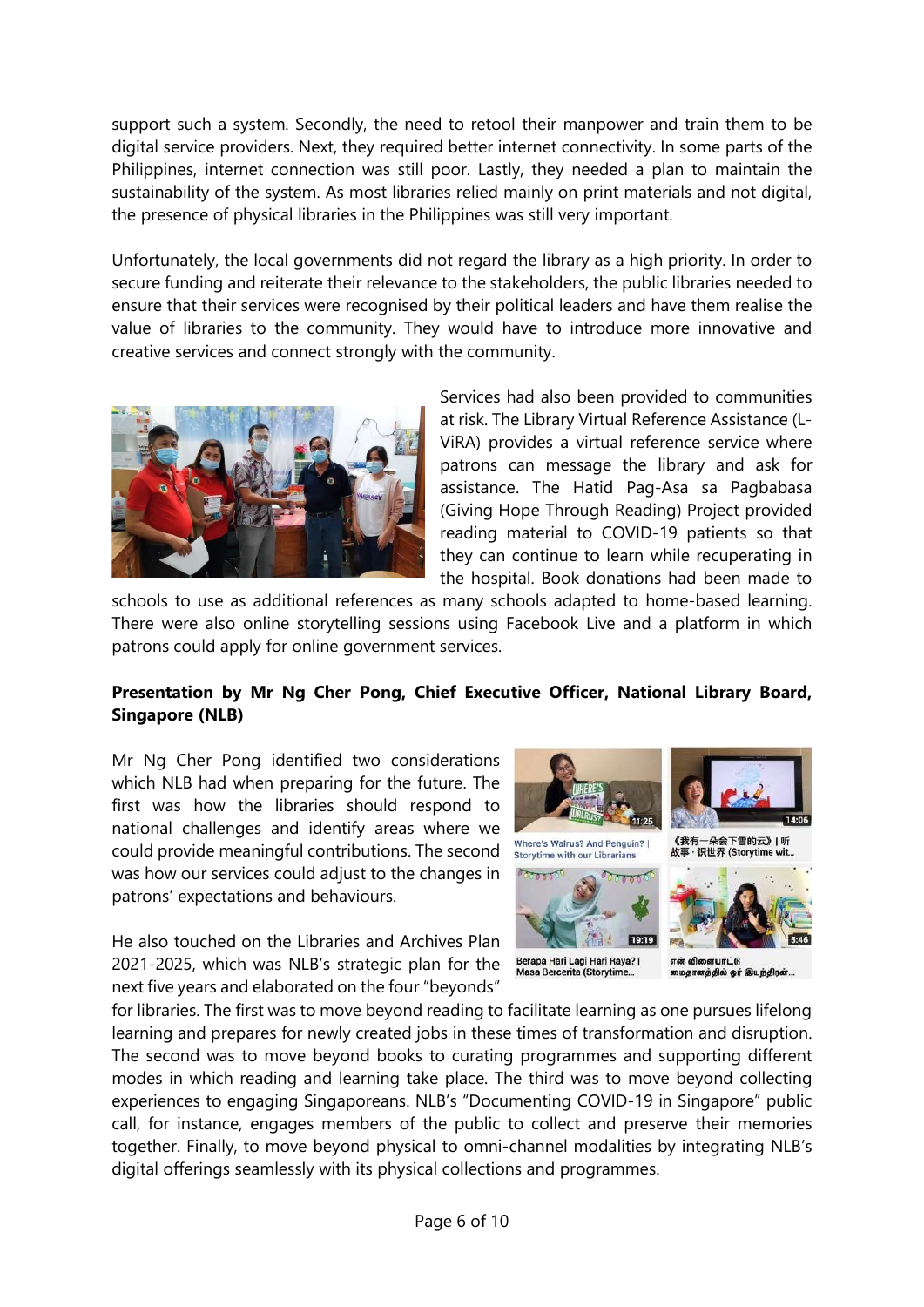In addition, NLB was also thinking about its evolving role in the community in four areas:

- a. Learning marketplace running an omni-channel learning marketplace with NLBowned and partner-owned content;
- b. Empowered citizenry empowering citizen participation through deeds and dialogue;
- c. Equaliser bridging the inequality gap by levelling up skills and through providing content and tools or assets; and
- d. Informed citizenry equipping citizens with the techniques to discern truths from untruths and pointing them to where they can find authoritative sources of information amid the "infodemic" brought by the COVID-19 pandemic.

#### Question and Answer

#### How did SL get to these smart strategies and concepts for the Cyber Physical System (CPS)? – Mr Afnan Saleem Al-Awamleh, Projects Development Specialist, Abdul Hameed Shoman Foundation

Mr Chen Chao said as SL was building a new library in the Pudong district, they used the opportunity to turn their smart strategy into a reality. The CPS was inspired by the main driving concepts of Industry 4.0, or the Fourth Industrial Revolution. This involved the usage of the Internet of Things, big data and more. For example, they had an AI robot that would greet their patrons and provide virtual reference services. They were also doing a lot of research & development to develop the next new generation of Library Services Platform. The CPS and SHL were not just about the concept, but also the technology. The core concept of the Smart Hybrid Library that SL was building would be about integrating physical space and cyber space.

# What is AHSF's experience with hybrid programming? – Mr Gene Tan, Moderator

Ms Valentina Kassisieh shared that as a result of hybrid programming, their reach had increased exponentially. For the patrons to feel like they were part of the event, they need to be engaged. This was especially so for children – when they saw other children at the programme, the level of interaction was higher, and they felt more engaged. In addition, with the physical presence of other children, they had a sense of ownership and a feeling of being part of a group.

However, having a hybrid model was not an easy feat as it required individuals to attend the programme on both the offline and online platforms, and library staff had to manage both platforms. Despite all these challenges, AHSF was reaching as many people as possible with their content, and thus this is a good outcome for them.

Mr Ng Cher Pong reflected on what Industry 4.0 means for libraries. Industry 4.0 was fascinating as it was the confluence of different technologies such as robotics and artificial intelligence. This was a period of experimentation when we would do different things – many would succeed, some might fail. The hope is that we could learn from each other, build on our services and increase our accessibility by leveraging these technologies.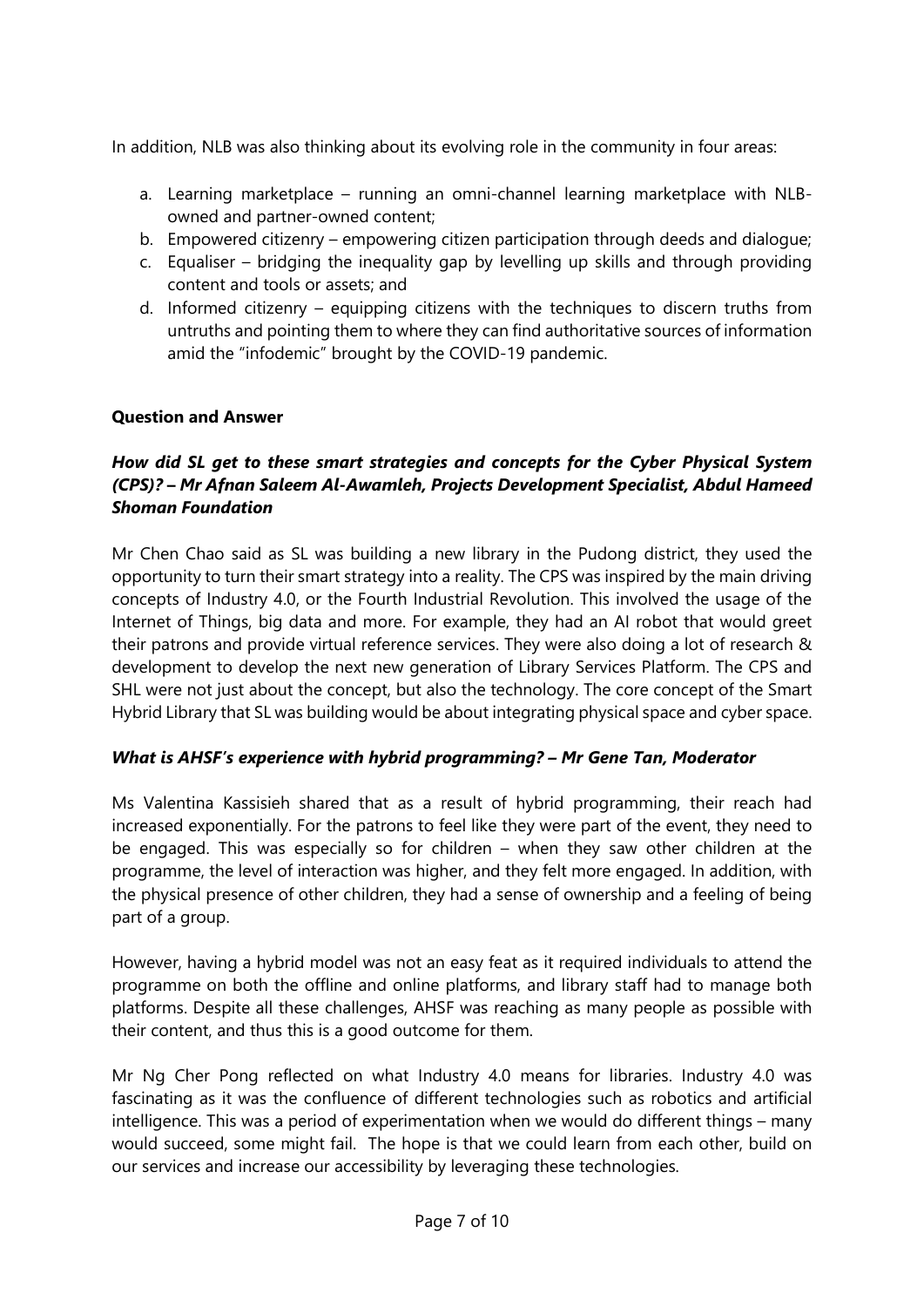# How did the management support their librarians when they stepped up to take on additional roles on the frontlines given that little was known during the early stages of the pandemic? Did they sense that their librarians were fearful? – Ms Catherine Lau, Assistant Chief Executive, National Library Board, Singapore

Mr Michael A. Pinto replied that since the Philippines had always been in a disaster-prone zone, the locals were used to such situations. They knew what to do and how to step up when disasters strike. Additionally, the librarians were passionate and even in their regular line of work, they would brave the weather and difficult terrain to deliver their services. With their strong faith, they could bind strongly together and smile through the difficulties that they face.

Ms Luthfiati Makarim added that in Indonesia, the infrastructure for digital services might not be complete and not all librarians were well equipped with the necessary skills. Thus, they had been upskilling their librarians through webinar lessons. In terms of community service, the librarians had helped to raise money for donation to the COVID-19 relief cause.

#### What is the current state of libraries in China? – Ms Valentina Kassisieh, Panellist

Mr Chen Chao said that everything was nearly back to normal in Shanghai. All the libraries and schools were currently open. For SL, library users needed to make a reservation before they were allowed to enter the library, and they were required to provide the health code to ascertain their health status.

# Do you think that library services will shift to the digital realm due to COVID-19? – Ms Catherine Lau, Assistant Chief Executive, National Library Board, Singapore

Ms Kate Torney opined that there would indeed be a shift and the number of people which SLV had been able to reach online during this period is amazing. Considering the extent of digital engagement and the people who might not have the capacity to visit libraries as they live hours away, SLV would be rethinking how they could deliver services in different ways. Currently, SLV adopted a digital-first approach for their engagement. This means that they would design and plan any forms of engagement from a digital perspective before incorporating the physical elements.

# Round-robin session: Questions inspired by a book on Netflix

To conclude the Q&A segment, Mr Gene Tan raised a series of questions inspired by the book No Rules. Netflix and the Culture of Reinvention by the founder Reed Hastings. Within the organisation, they apply a concept called "start, stop and continue". How would you apply that to libraries? What would you stop? What would you continue? And what would you start?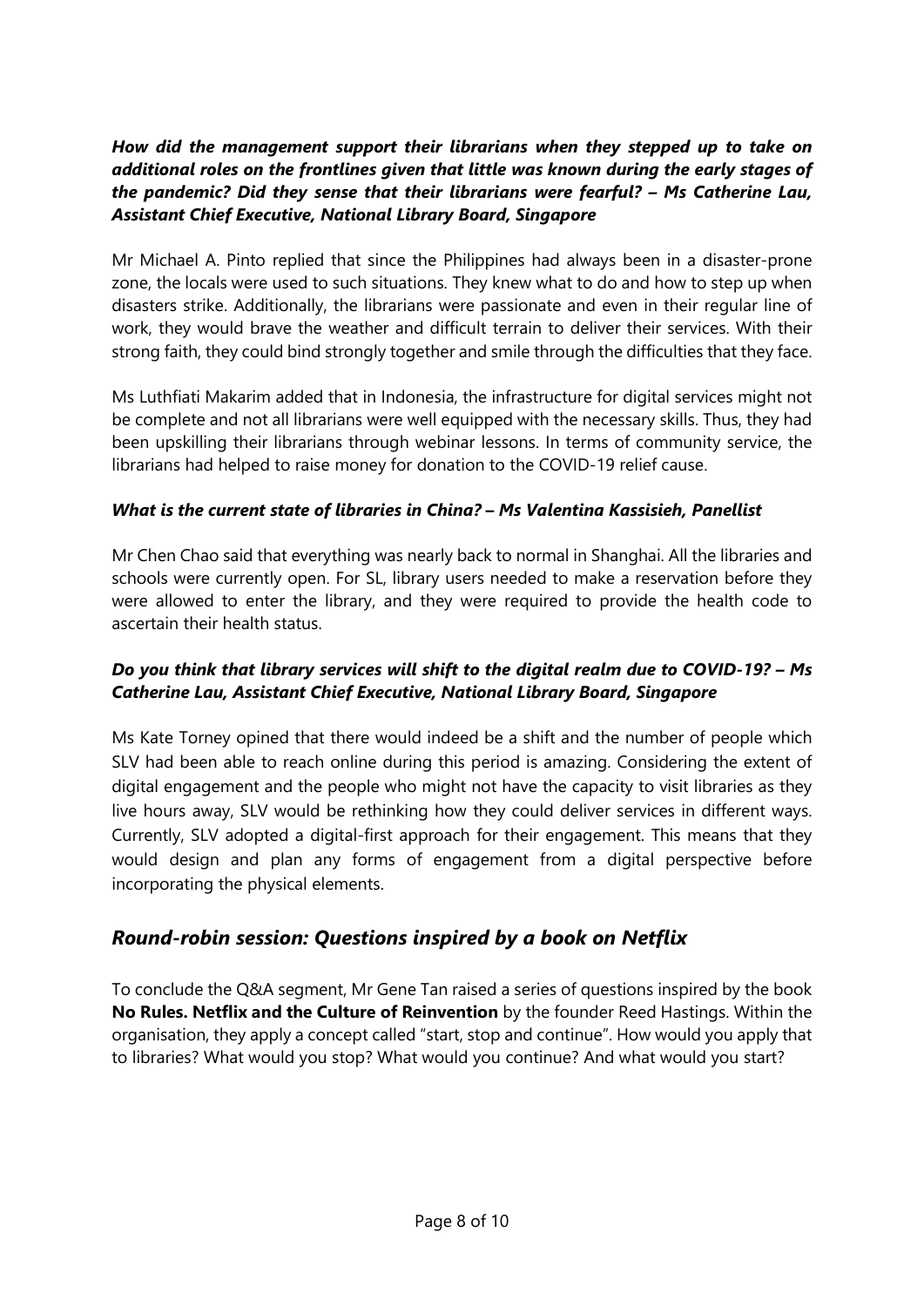

Here's what our panellists had to say:

**Stop** issuing physical membership cards - Ms Luthfiati Makarim

**Stop** the proliferation of meetings, including online meetings **Continue** adopting the physical-digital approach  $-$  Ms Kate Torney

**Stop** thinking negatively **Start** sharing more about their lives with the community  $-$  Mr Michael A. Pinto

We will never stop Continue digital library services - Mr Chen Chao

**Stop** providing audio-visual materials and move to streaming **Continue** the digital acceleration of library technology and services **Start** conversations with organisations and people that we would not have thought of before – Mr Ng Cher Pong

**Stop** the usage of complex library classification systems to make things easier for users Start using VR and AI to make books come alive - Ms Valentina Kassisieh

**Stop** thinking that everything can be shifted online as human interactions remain important and a hybrid model can be adopted **Continue** to think about our humanity **Start** being more innovative - Ms Christine Mackenzie

#### Closing remarks by Mr Ng Cher Pong, Chief Executive Officer, National Library Board, Singapore

Mr Ng Cher Pong thanked IFLA and the participants for the strong support shown for the Leaders' Conversations. From the discussion, it was evident that there were many areas for the library community to learn from each other. Even though we are going through challenging times, we should be reminded that how we respond to a crisis is often what would define us. From the experiences shared by the panellists, Mr Ng felt that there was a lot for everyone in